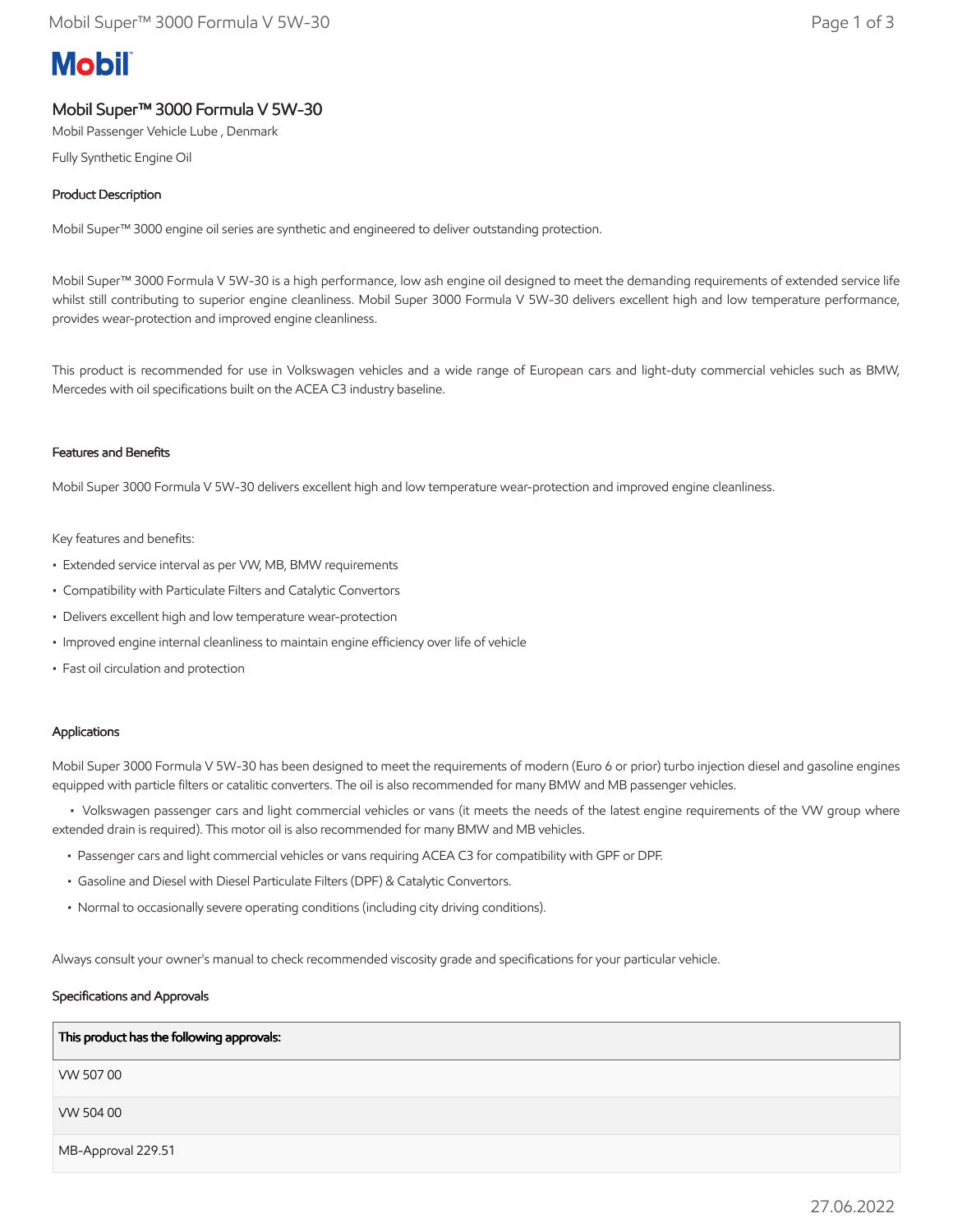| This product has the following approvals: |
|-------------------------------------------|
| MB-Approval 229.31                        |
| BMW Longlife 04                           |
| Porsche C30                               |

| This product meets or exceeds the requirements of: |
|----------------------------------------------------|
| API SN                                             |
| ACEA C3                                            |

#### Properties and Specifications

| Property                                      |           |
|-----------------------------------------------|-----------|
| Grade                                         | SAE 5W-30 |
| Kinematic Viscosity @ 40 C, mm2/s, ASTM D445  | 65.5      |
| Kinematic Viscosity @ 100 C, mm2/s, ASTM D445 | 11.65     |
| Flash Point, Cleveland Open Cup, °C, ASTM D92 | 236       |
| Density @ 15 C, g/ml, ASTM D1298              | 0.852     |
| Ash, Sulfated, mass%, ASTM D874               | 0.8       |
| Phosphorus, mass%, ASTM D4951                 | 0.08      |
| Pour Point, °C, ASTM D97                      | $-45$     |

# Health and safety

Health and Safety recommendations for this product can be found on the Material Safety Data Sheet (MSDS) @ [http://www.msds.exxonmobil.com/psims](http://www.msds.exxonmobil.com/psims/psims.aspx) /psims.aspx

All trademarks used herein are trademarks or registered trademarks of Exxon Mobil Corporation or one of its subsidiaries unless indicated otherwise.

02-2022 ExxonMobil Nordic Affiliate of ExxonMobil Nordic AS, Norway Gydevang 39-41 DK-3450 Alleroed, Denmark Tel: +45 45 99 02 10 Fax : +45 45 99 02 80

www.exxonmobil.no

Typical Properties are typical of those obtained with normal production tolerance and do not constitute a specification. Variations that do not affect product performance are to be expected during normal manufacture and at different blending locations. The information contained herein is subject to change without notice. All products may not be available locally. For more information, contact your local ExxonMobil contact or visit [www.exxonmobil.com](http://www.exxonmobil.com/)

ExxonMobil is comprised of numerous affiliates and subsidiaries, many with names that include Esso, Mobil, or ExxonMobil. Nothing in this document is intended to override or supersede the corporate separateness of local entities. Responsibility for local action and accountability remains with the local ExxonMobil-affiliate entities.